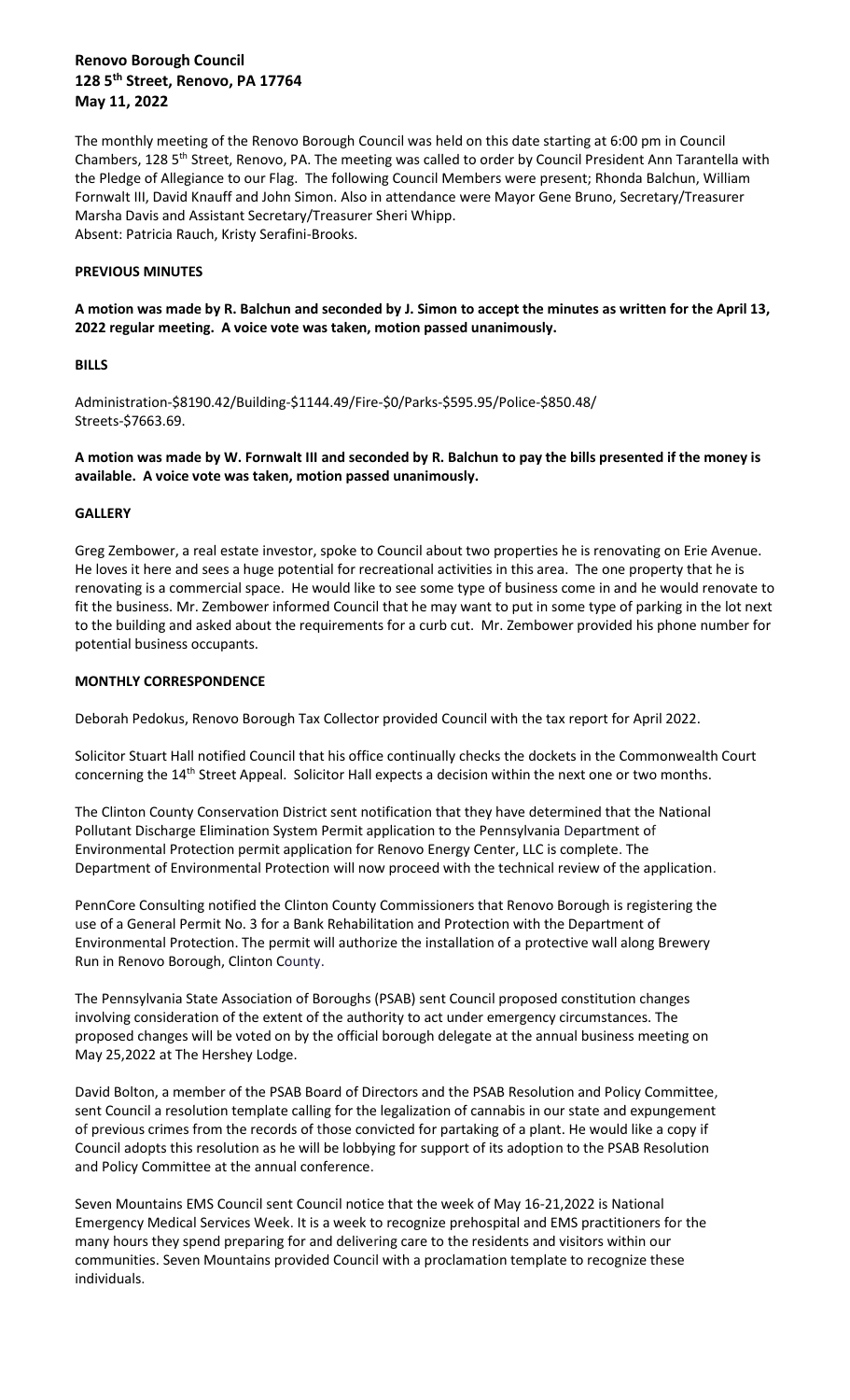# **Renovo Borough Council 128 5th Street, Renovo, PA 17764 May 11, 2022**

The Clinton County Association of Township Officials will hold a convention on June 2, 2022 from 9:30am - 3:00 pm at the Clinton County Fairgrounds. The Association is hosting a local government day "Trade Show" for the 21 townships and 7 boroughs of Clinton County. All planning to attend must register by May 27th at a fee of \$20 per person which includes lunch.

Girard Pension Services, LLC sent Council the first quarter account statement for the Renovo Borough Police Pension Plan. A copy of the quarterly fee of \$2596.85 taken out of plan assets was also provided.

The Renovo Area Library Advisory Board informed Council that the three libraries of Beech Creek, Lock Haven and Renovo are now being viewed as operating as a single unit and should work in unison. Ross Library will be the central point where expenses are authorized and paid. The Renovo Area Library will relinquish its accumulated funds and accounts to the Ross Library. Due to these changes a Friends of the Renovo Library was recently created by local citizens to provide programs and services to Western Clinton County residents. The Board asks for your support of the Friends of the Renovo Library. All contributions and memorials can be mailed to Friends of the Renovo Library, PO Box 244, Renovo, PA.

The St. Joseph Church is requesting permission to block off Larch Street and borrow the borough's barricades for the Annual Parish Festival on June 20-25, 2022.

Hoy Inspection Service LLC provide Council with a list of activities for April 2022.

The Renovo Borough Water Authority sent Council the minutes from the March 15, 2022 meeting.

The WCCMA sent Council the minutes from the April 6, 2022 meeting.

### **MAYORS REPORT**

Mayor Bruno read a Proclamation recognizing the week of May 16-21, 2022 as National Emergency Services Week.

The Mayor updated Council on several properties that Ordinance Officer Dave Walker and Building Code Inspector Roger Hoy have given warnings to. He has gone with them to inspect a couple of these properties. Mr. Walker has given out multiple warnings and a few tickets in his short time as Ordinance Officer.

Mayor Bruno and Council discussed the idea of placing more cameras in town to coincide with a neighborhood watch program.

### **COMMITTEE REPORTS**

Administration-R. Balchun read a quick report of account balances.

General Fund Checking- \$**137,737.21** (after payment of bills) General Fund Street Maintenance Saving- \$**200.45** Highway Aid Checking- \$**123.44** Highway Aid Savings- \$**81,890.39** (\$2.70 int) Retirement Fund- \$**15.13**  PennDOT Projects Account-\$**50.40** (\$.01 int) ARPA Covid Relief Grant**-\$63,071.98** (\$1.04 int) ----------------------------------------------------------------------------------------------------

April Real Estate Tax-\$**53,668.55** April Earned Income Tax-\$**2840.31** April LST Tax-\$**1388.92** April Delinquent Tax**-\$8623.97**

R. Balchun informed Council that the administration committee met to go over any changes needed in the Policy and Procedure Handbook. There was only one change recommended with clarification of fringe benefits for seasonal employees and part-time police officers.

Police/Fire Committee-The police committee has received three applications and will set up an interview with one of the applicants.